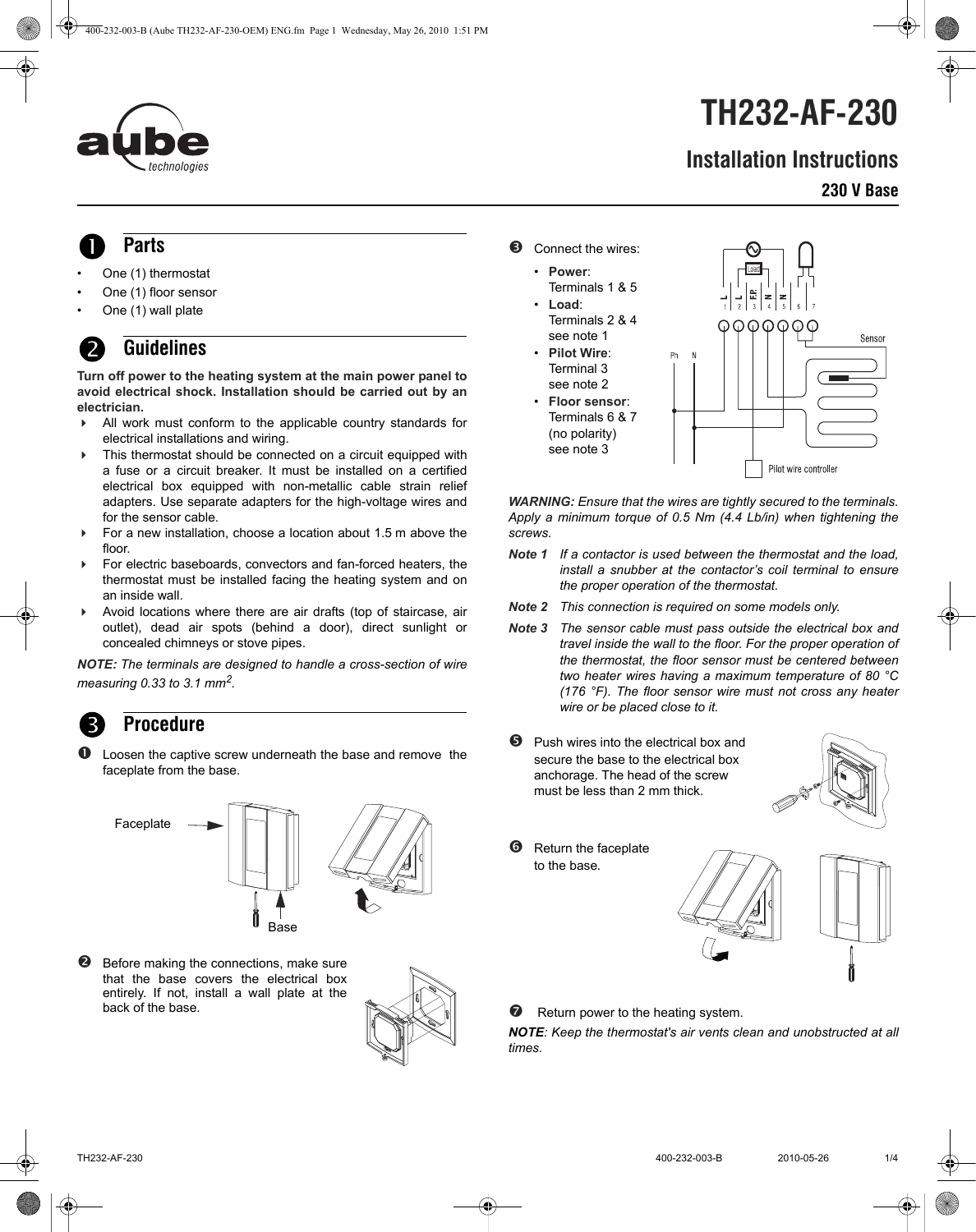# **TH232-AF-230**

### **Operating Instructions**

#### **Programmable Thermostat**

### **Description**

This thermostat provides the following temperature control modes:

| A mode:  | controls and displays the ambient air temperature                                                                                                  |  |
|----------|----------------------------------------------------------------------------------------------------------------------------------------------------|--|
| F mode:  | controls and displays the floor temperature using<br>an external temperature sensor (default mode)                                                 |  |
| AF mode: | controls and displays the ambient air temperature<br>maintains the floor temperature within desired<br>limits using an external temperature sensor |  |



\* Use this button to disable heating (e.g. in the summer). The thermostat remains powered and continues to display the time and temperature.



### **Power Up**

Apply power to the thermostat at the main electrical panel. At power-up, the thermostat is in manual mode  $\beta$  and displays the actual (measured) temperature. The setpoint temperature is 28 °C (82 °F).

### **Error Messages**

- **LO** The actual temperature is below 0 °C (32 °F).
- **HI** The actual temperature is above 70 °C (158 °F).
- **Er** The thermostat built-in sensor is defective. Replace the thermostat.
- **E1** The floor sensor circuit is opened. Check the sensor connections.
- **E2** The floor sensor circuit is shorted. Replace the sensor.

### **Configuration**

### **4.1 Control Mode Selection**

- Press and hold the **Clear** button for 3 seconds. The current control mode is displayed (**ctl**).
- **2** Press the  $\blacktriangle$  to select between **A**, **AF** and **F**.

*NOTE: If you have chosen the A or F mode, go to step 7. If you have chosen the AF mode, the thermostat will control the ambient temperature while keeping the floor temperature within desired limits. If the floor temperature is too low or too high, the thermostat will turn heating on or off to maintain the floor temperature within the limits regardless of the ambient temperature. The minimum and maximum floor temperature limits are factory-set at 5 °C (41 °F) and 28 °C (82 °F) respectively. To modify the limits, continue with the next step:*

- Press the **Clear** button briefly. The minimum limit is displayed (**FL:LO**).
- **P** Press the  $\triangle$  button to set the minimum limit.
- Press the **Clear** button briefly. The maximum limit is displayed (**FL:HI**).
- $\bullet$  Press the  $\bullet\mathbf{v}$  buttons to set the maximum limit.
- **P** Press the **Mode/Return** button to exit and save the changes.

*NOTE: If no button is pressed for 60 seconds, the thermostat will save the changes and return to normal display.*

### **4.2 Other Configurations**

This procedure allows you to choose the following configurations:

| <b>Parameters</b>                        | <b>Default settings</b> |
|------------------------------------------|-------------------------|
| Temperature format                       | $^{\circ}$ C            |
| Time format                              | 24H                     |
| Early Start setting (see the note below) | ( )n                    |

- **P** Press and hold the **Pgm** button for 3 seconds. The current temperature unit is displayed (**unit**).
- **2** Press the  $\triangle$  to toggle between  ${}^{\circ}$ **C** and  ${}^{\circ}$ **F**.
- $\Theta$  Press the **Pgm** button briefly. The current time format is displayed (**Hr**).
- Press the to toggle between **24H** and **12H**.
- **9** Press the **Pgm** button briefly. The current Early Start setting is displayed (**ES**).
- **O** Press the  $\blacktriangle$  to toggle between **OFF** and **On**.
- **P** Press the **Mode/Return** button to exit and save the changes.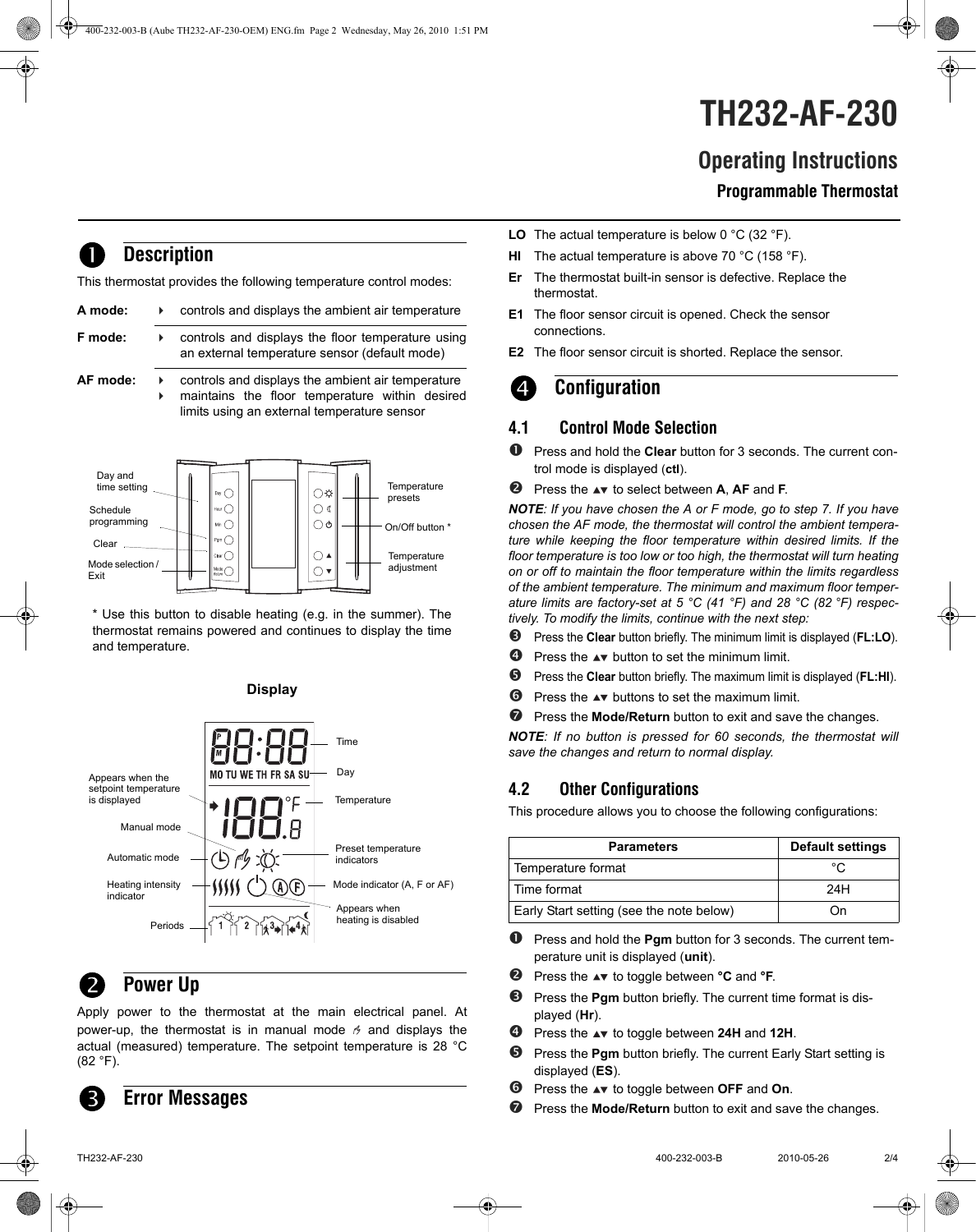*NOTE: Early Start can be used in Automatic mode only. When this function is set to On, the thermostat calculates the optimal time to start heating in order to obtain the desired temperature by the set time. The thermostat re-assesses the start time daily based on the previous day's results.* 



### **Clock and Day Setting**

- Press the **Hour** button to set the hour.
- Set the **Min** button to set the minutes.
- Set the **Day** button to set the day.
- Press **Mode/Return** to exit and save the changes.

#### **Daylight Savings (DLS) Time**

When the **DLS** function is set to **US**, the thermostat switches to Daylight Savings Time on the second Sunday of March and to normal time on the first Sunday of November.

When the **DLS** function is set to **Eu**, the thermostat switches to Daylight Savings Time on the last Sunday of March and to normal time on the last Sunday of October.

*NOTE: The DLS function is OFF (default setting) when the clock loses its setting.*

| $\mathbf 0$      | Press the Day button (3 seconds) until DLS appears                       | d L SI      |
|------------------|--------------------------------------------------------------------------|-------------|
|                  | on the screen.                                                           | O۴,         |
| ❷                | Press the $\rightarrow \infty$ to toggle between US, Eu and OFF.         |             |
| ❸                | Press the <b>Day</b> button briefly. The year setting is dis-<br>played. | 4F RF<br>רח |
| ❹                | Press the $\blacktriangle\blacktriangledown$ to set the current year.    |             |
| ❺                | Press the Day button briefly. The month setting is dis-<br>played.       | הם ריי      |
| $\bullet$        | Press the $\blacktriangle$ to set the current month.                     |             |
| ❼                | Press the <b>Day</b> button briefly. The date setting is dis-<br>played. | 884 A       |
| ❸                | Press the $\blacktriangle$ to set the current date.                      |             |
| $\boldsymbol{0}$ | Press <b>Mode/Return</b> to exit and save the changes.                   |             |

### **6.** Temperature Adjustment

#### **6.1 Setpoint Temperature**

The thermostat normally displays the actual (measured) temperature. To view the setpoint, press one of the  $\blacktriangle\blacktriangledown$  buttons once. The setpoint will appear for the next 5 seconds.

To change the setpoint, press one of the  $\blacktriangle\blacktriangledown$  buttons until the desired temperature is displayed. To scroll faster, press and hold the button.

#### **Backlight**

The screen is lit for 12 seconds when any button is pressed.

#### **6.2 Preset Temperatures**

The thermostat has 2 preset temperatures:

- $\triangleright$  Comfort temperature  $\varnothing$
- $\blacktriangleright$  Economy temperature  $\triangleleft$

To use a preset temperature, press the corresponding button. The corresponding icon will be displayed.

The following table shows the intended use and the default value of each of the preset temperatures.

| Icon       | Intended use                               | A/AF modes                      | F mode        |
|------------|--------------------------------------------|---------------------------------|---------------|
| $\bigcirc$ | Comfort<br>(when at home)                  | 21 °C (70 °F)                   | 28 °C (82 °F) |
| ₫          | Economy (when asleep<br>or away from home) | 16.5 °C (62 °F)   20 °C (68 °F) |               |

To store a preset temperature:

- $\bullet$  Set the desired temperature using the  $\bullet\bullet$  buttons.
- **2** Press and hold the corresponding temperature preset button until the corresponding icon is displayed.

### **Modes of Operation**

The thermostat has 2 modes of operation: automatic mode and manual mode.

#### **7.1 Automatic Mode**

Use automatic mode if you want the thermostat to follow the programmed schedule. The schedule has 4 time periods and uses the 2 preset temperatures. The thermostat switches to Comfort temperature in periods 1 and 3 and to Economy temperature in periods 2 and 4. The following table shows the intended use of each time period.



| <b>Period</b>     | <b>Temperature setting</b> | <b>Typical use</b> |  |  |
|-------------------|----------------------------|--------------------|--|--|
|                   | Comfort $\varnothing$      | Wake-up            |  |  |
| $\mathbb{R}_{++}$ | Economy (                  | At work            |  |  |
| $\mathbf{1}$      | Comfort $\infty$           | At home            |  |  |
|                   | Economy (                  | Sleep              |  |  |

To use the automatic mode, press the **Mode** button to display  $\circledcirc$  on the screen. The current period number will also appear.

#### **Preprogrammed schedule**

The thermostat has been programmed with the following schedule.

| <b>Period</b> | Temperature<br>setting | <b>Period start time</b> |       |           |       |           |           |           |
|---------------|------------------------|--------------------------|-------|-----------|-------|-----------|-----------|-----------|
|               |                        | <b>MO</b>                | TU    | <b>WE</b> | ΤН    | <b>FR</b> | <b>SA</b> | <b>SU</b> |
| ናች            | Comfort $\oslash$      | 6:00                     | 6:00  | 6:00      | 6:00  | 6:00      | 6:00      | 6:00      |
|               |                        | am                       | am    | am        | am    | am        | am        | am        |
| $\{2\}_{\pi}$ | Economy (              | 8:30                     | 8:30  | 8:30      | 8:30  | 8:30      |           |           |
|               |                        | am                       | am    | am        | am    | am        |           |           |
| $\mathbf{a}$  | Comfort $\alpha$       | 4:00                     | 4:00  | 4:00      | 4:00  | 4:00      | --:--     |           |
|               |                        | pm                       | pm    | pm        | pm    | рm        |           |           |
| 仟             | Economy (              | 11:00                    | 11:00 | 11:00     | 11:00 | 11:00     | 11:00     | 11:00     |
|               |                        | pm                       | pm    | pm        | pm    | pm        | pm        | pm        |

#### **Temporary bypass**

You can override the temperature of the current period by pressing the  $\blacktriangle$   $\blacktriangledown$ ,  $\varnothing$  or  $\varnothing$  buttons. The new setpoint will be used until the beginning of the next period. The clock icon  $\mathfrak b$  flashes during the bypass.

To cancel the bypass, press the **Mode** button.